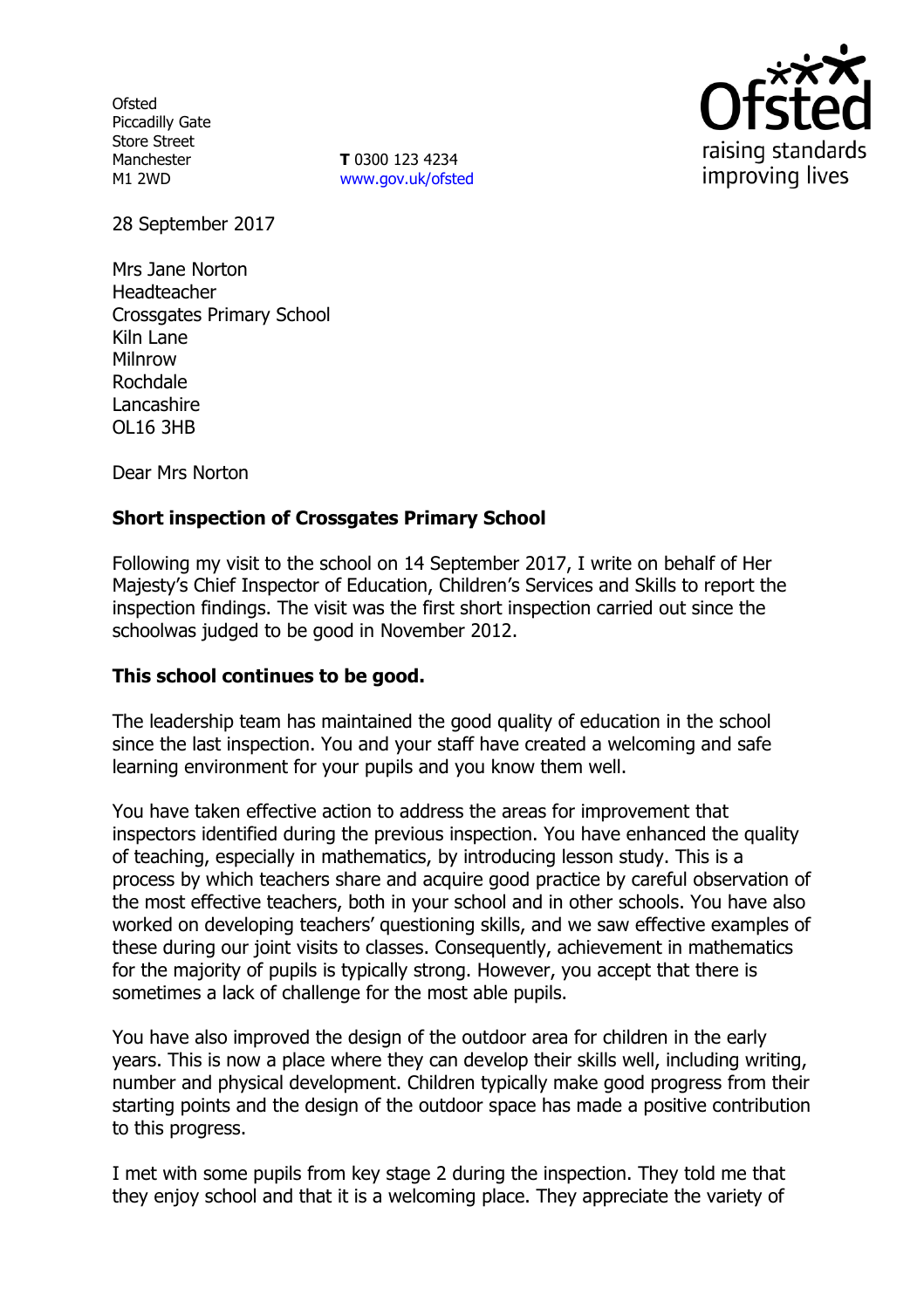

clubs that the school provides, such as cricket and steel band. They also enjoy educational visits, such as to mosques and synagogues as part of their religious education, and find these help them to understand other faiths well. All of these activities contribute effectively to their spiritual, moral, social and cultural development and promote a good understanding of fundamental British values.

Pupils also said that their teachers help them to make progress in their learning. They do this in different ways, such as, in the words of one pupil, giving 'constructive criticism'. Pupils also told me that they find the work they do 'quite challenging and quite fun'. They showed themselves to be well mannered and articulate.

You have quickly identified areas for improvement for the current academic year and have drawn up plans with appropriate actions. For example, you have introduced a new tracking and assessment system to provide greater detail in assessing subjects other than English and mathematics. However, you acknowledge that the criteria for success in your plan do not relate precisely to measurable achievement of pupils.

My discussion with members of staff revealed that they are very positive about the school. They talked of its family atmosphere and all-round warm relationships. They are clear about the school's priorities to secure further improvement. They appreciate the training that leaders provide and how it is linked to their performance management targets and to the school's development plan. They spoke confidently about the programmes that staff use to encourage pupils' broader development, such as philosophy for children and the educational visits that pupils enjoy.

The external adviser whom you have commissioned and the local authority adviser have a clear understanding of the school's strengths and areas to develop. Though their involvement is appropriately 'light touch', they provide effective support.

## **Safeguarding is effective.**

The leadership team has ensured that all safeguarding arrangements are fit for purpose and records are detailed and of high quality. Your reporting process is thorough and you effectively pursue matters with agencies, such as social services, when required. The school's single central record of checks on staff is compliant.

Staff and governors receive regular and thorough training in safeguarding. Staff have a secure knowledge of the different kinds of abuse that pupils could suffer and are alert to the signs. They make pupils aware of particular safeguarding issues that are prevalent in the local area, such as grooming, and provide opportunities to discuss issues concerning radicalisation. Pupils feel safe in school and understand the various forms of bullying. They say that it very rarely happens, but they are confident that teachers would manage it effectively if it did. All of these features amount to a strong culture of safeguarding in the school.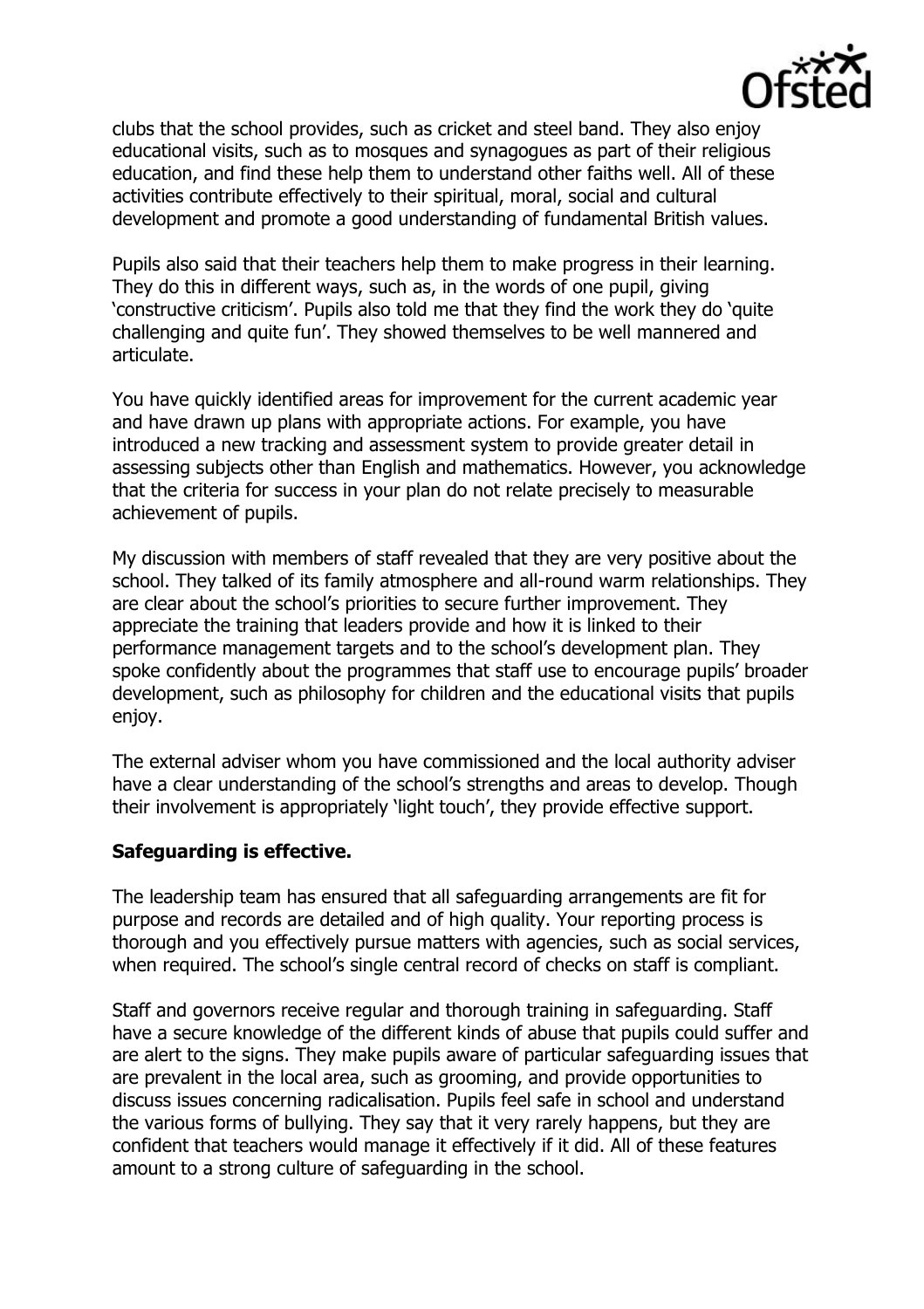

# **Inspection findings**

- $\blacksquare$  I followed a number of lines of enquiry during the inspection, which we agreed at the start of the day. I have already written about some aspects of these earlier in this letter. They concerned how you have addressed the areas for improvement from the last inspection report and how effective safeguarding is.
- One other line of enquiry was about how well children in Reception make progress in their reading. I listened to pupils reading from the current Year 1, who have only recently completed their Reception Year. They read with fluency appropriate to their age and stage of development and use phonics to help them to read unfamiliar words. Recent unconfirmed assessment information for 2017 indicates that there has been an improvement in the proportion of children achieving a good level of development and reaching the early learning goal for reading compared to 2016. These percentages are close to the national average, which represents good progress from children's starting points.
- The next line of enquiry concerned the achievement of disadvantaged pupils in key stage 1 in English and mathematics. By the end of Year 2 in 2017, there was a marked improvement in the achievement of this group. Although the number of disadvantaged pupils was small, the proportion who reached the expected standard in reading, in writing and in mathematics was close to the national average for non-disadvantaged pupils. Evidence from workbooks also indicates good progress. For example, pupils in Year 2, including those who are disadvantaged, develop their mathematical skills from practising simple number bonds to 20 to solving problems that use calculations involving hundreds, tens and ones.
- Another focus was about the dip in achievement in mathematics in the Year 6 tests in 2017. You were disappointed by pupils' performance in this subject and were quick to analyse the results. You discovered that three pupils were very close to the threshold to achieve the expected standard, so you have sent these papers away for re-marking. You also discovered that pupils did not perform as well in the reasoning questions as they did in other types of question. You have therefore included a strong focus on mathematical reasoning as a key objective in your school's development plan for this year. The current Year 6 pupils made good progress in Year 5 and you anticipate that they are on track to achieve well this year.
- Finally, governors know the school well and challenge school leaders strongly. Although they discharge their duties effectively, they are aware that there are a small number of amendments to make to the school's website. Leaders have said that they will attend to this promptly.

## **Next steps for the school**

Leaders and those responsible for governance should ensure that:

 $\blacksquare$  they secure strong achievement in mathematics for pupils in Year 6 by improving their reasoning skills